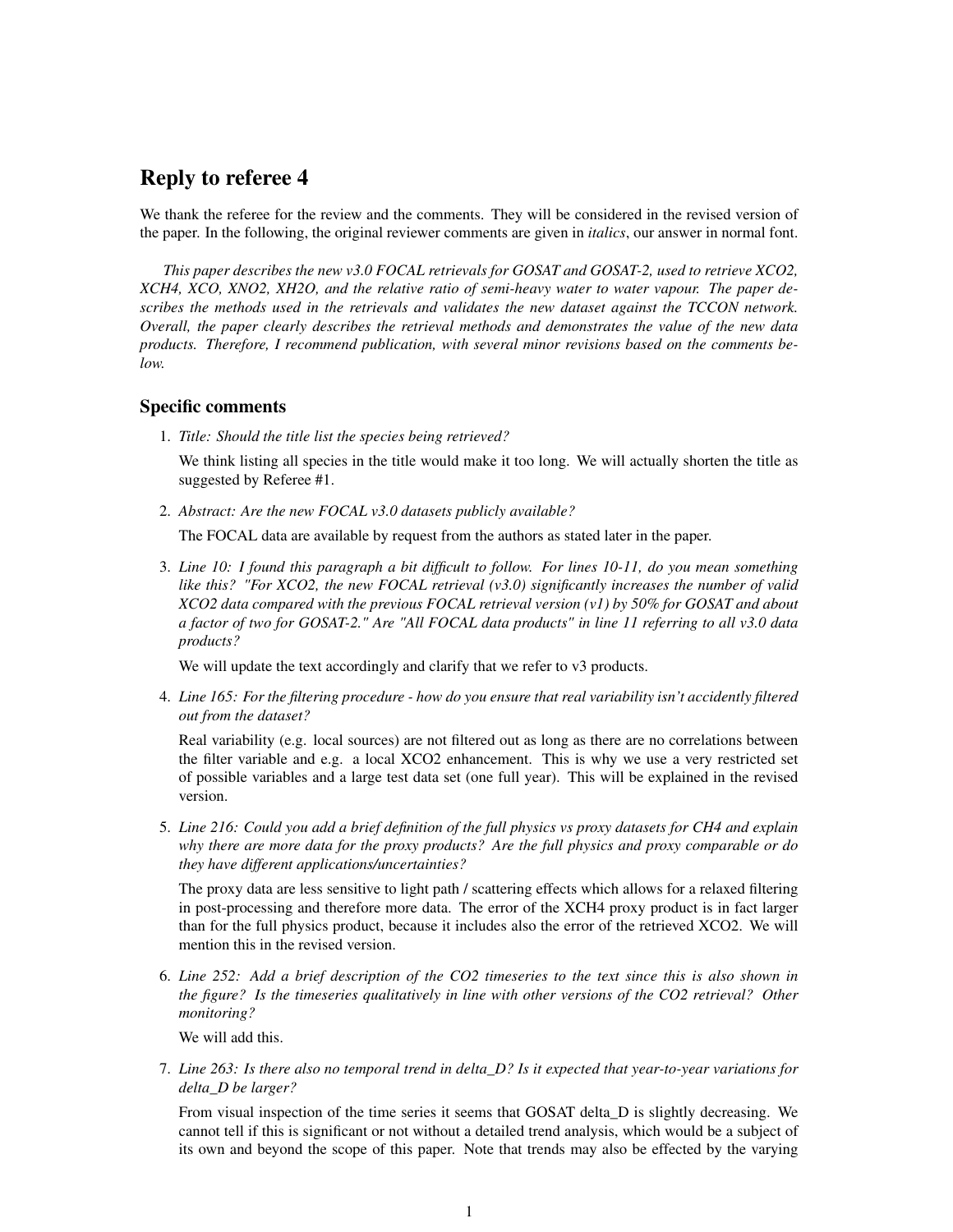sampling of the data over time (see Fig. 1). Therefore we do not discuss a possible delta\_D trend here.

Year-to-year variations are also affected by sampling. The prominent peaks in July 2012 in the southern hemisphere and in December 2018 in the northern hemisphere are due to very few data in these regions in these months. We will explain this in the paper.

8. *Line 287: Please add a bit more detail about the comparison quantities being calculated. Perhaps including formulae would be helpful. For example, how is the seasonal variation of the difference at each station being calculated?*

We use a well established validation method which we also used in the v1 paper. The seasonal bias is derived from a trend fit as mentioned later in the text. A detailed description of the method (incl. formulas) is given in:

Reuter, M. and Hilker, M.: End-to-End ECV Uncertainty Budget Version 3 (E3UBv3) for the FO-CAL XCO2 OCO-2 Data Product CO2\_OC2\_FOCA (v10), Tech. Rep. version 3, 6 Feb 2022, ESA Climate Change Initiative "Plus"(CCI+), [https://www.iup.uni-bremen.de/carbon\\_ghg](https://www.iup.uni-bremen.de/carbon_ghg/docs/GHG-CCIplus/CRDP7/E3UBv3_GHG-CCI_CO2_OC2_FOCA_v10.pdf)/ [docs/GHG-CCIplus/CRDP7/E3UBv3\\_GHG-CCI\\_CO2\\_OC2\\_FOCA\\_v10.pdf](https://www.iup.uni-bremen.de/carbon_ghg/docs/GHG-CCIplus/CRDP7/E3UBv3_GHG-CCI_CO2_OC2_FOCA_v10.pdf).

We will replace the reference to Reuter et al. (2019b) by this reference in the text.

9. *Figure 1: This figure takes a bit of effort to read. Is there a reason that the full timeseries is shown instead of, e.g., a summary of the count during the measurement period with all available datasets? If so, describe the timeseries more in the text. Perhaps it would be easier to read if colours were used consistently across figure panels and if the FOCAL data product was somehow distinguished from the other products (e.g., with a distinct colour choice, cross-hatching or something else?). In panel (d), could the FOCAL v1.0 and focal v3.0 XCO2 be put next to each other so that they can be more easily compared?*

As can be seen in this figure, the number of data products varies with time and therefore also the sampling of data. We already discussed this in the previous (v1) paper, but will add some info on this in the revised version.

As suggested by referee #1 we will split the figure into two parts:

- Subfigures (a) and (b) for GOSAT XCO2 and XCH4 from all algorithms.
- Subfigures (c) and (d) for all other (FOCAL) products.

We will adjust colours to make them more consistent within each of these plots and also mark data from different retrieval teams with different hatches. FOCAL v1 and v3 XCO2 will be put next to each other in the last sub-figure.

10. *Figures 6-10 are barely described in the text. Can these be moved into an appendix or the supplementary material? Also, please make font sizes bigger. Tables: There are a lot of tables included in the paper. Some of these are not referenced from anywhere in the text (Table 2, 4, 5). Are all tables needed in the main body of the text - if so add descriptive text. (Otherwise, could move to appendix or supplement)*

Figures 6-10 include information on individual TCCON stations, therefore we prefer to keep them in the main part.

We will modify / split / combine these figures also following the comments of the other referees. Increasing font sizes is however somewhat limited as figure width is limited by AMT and the text has to fit into the layout of the plots (which is difficult especially if many products are shown as for XCH4). We will try our best on this.

## Technical comments

1. *Line 266: Rephrase so that it is clear what XCO is similar to. E.g., "Across different latitudes, GOSAT-2 XCO shows similar values and seasonal variations, except in the southern hemisphere..."*